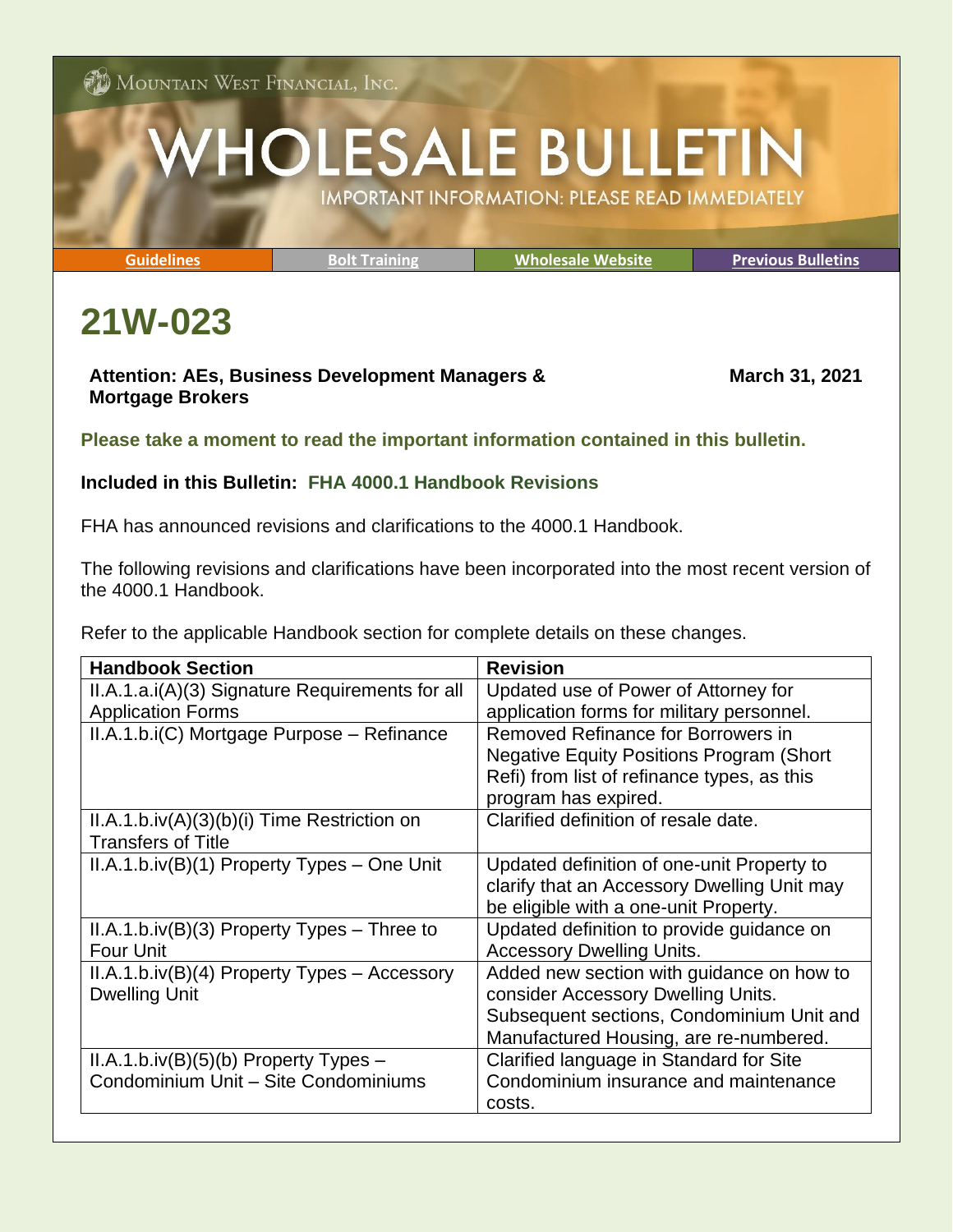| II.A.2.a Allowable Mortgage Parameters -<br>Maximum Mortgage Amounts    | Moved guidance on Loan-to-Value (LTV)<br>ratios to Loanto-Value Limits section. |
|-------------------------------------------------------------------------|---------------------------------------------------------------------------------|
| II.A.2.b Allowable Mortgage Parameters -<br>Loan-to Value Limits        | Added guidance on LTV ratios from<br>Maximum Mortgage Amounts section.          |
|                                                                         |                                                                                 |
| $II.A.2.b.ii(A)(3)(a)$ Exceptions to the Maximum                        | Updated guidance that a lease or other                                          |
| LTV-Family Member Transactions;                                         | written evidence must verify that both                                          |
| II.A.2.b.ii(A)(3)(d) Exceptions to the Maximum<br>LTV - Tenant Purchase | tenancy and occupancy are met.                                                  |
| II.A.3.a.i Underwriting the Property - Property                         | Clarified instruction to Mortgagees for                                         |
| Acceptability Criteria - Defective Conditions                           | approval of Properties with defective<br>conditions.                            |
| II.A.3.a.ii(O)(2)(a) Individual Water Supply                            | Updated property guidance to clarify that                                       |
| Systems (Wells) - Requirements for Well                                 | water flow must be continuous.                                                  |
| <b>Water Testing</b>                                                    |                                                                                 |
| II.A.3.a.ii(O)(3) Water Supply Systems -                                | Clarified guidance for shared wells according                                   |
| <b>Shared Wells</b>                                                     | to construction status.                                                         |
| II.A.3.a.ii(S) Minimum Property Requirements                            | Incorporated guidance consistent with                                           |
| and Minimum Property Standards - Special                                | language from Appraiser section to address                                      |
| <b>Airport Hazards</b>                                                  | special airport hazards and moved                                               |
|                                                                         | Borrower's acknowledgement requirement                                          |
|                                                                         | from Appraiser section to this section.                                         |
| II.A.4.a.i Use of Total Mortgage Scorecard                              | Updated guidance that Mortgages made to                                         |
|                                                                         | Borrowers who do not have Social Security                                       |
|                                                                         | Numbers do not need to be run through                                           |
|                                                                         | TOTAL.                                                                          |
| II.A.4.b.iv(A) General Liabilities and Debts                            | Clarified the requirement that closed-end                                       |
| (TOTAL); II.A.5.a.iv(A)(1) General Liabilities                          | debts do not have to be included in                                             |
| and Debts (Manual) - Standard                                           | underwriting calculations if they will be paid                                  |
|                                                                         | off within 10 months is based upon the date                                     |
|                                                                         | of closing.                                                                     |
| II.A.4.b.iv(C) Undisclosed Mortgage Debt                                | Expanded options for verification of Mortgage                                   |
| (TOTAL)                                                                 | when an existing debt or obligation that is                                     |
|                                                                         | secured by a Mortgage but is not listed on                                      |
|                                                                         | the credit report and not considered by the                                     |
|                                                                         | Automated Underwriting System (AUS) is                                          |
|                                                                         | revealed during the application process.                                        |
| II.A.4.c Section 8 Homeownership Vouchers                               | Added guidance that the income received                                         |
| (TOTAL) – Calculation of Effective Income;                              | from Section 8 cannot be Grossed Up.                                            |
| ILA.5.b. xii(E)(3). xii(E)(3)                                           |                                                                                 |
| Section 8 Homeownership Vouchers (Manual)                               |                                                                                 |
| - Calculation of Effective Income                                       |                                                                                 |
| A. II 4.c.xii(I)(2)(a)                                                  | Added guidance that any commercial space                                        |
| Rental Income Received from the Subject<br>Property (TOTAL) - Standard; | may not be included in Rental Income                                            |
| II.A.b.xiii(I)(2)(a)                                                    | calculations                                                                    |
| Rental Income Received from the Subject                                 |                                                                                 |
| Property (Manual) - Standard                                            |                                                                                 |
|                                                                         |                                                                                 |
| ILA.4.d.i(B)(2)(i)<br>Interested Party Contributions on the             |                                                                                 |
|                                                                         |                                                                                 |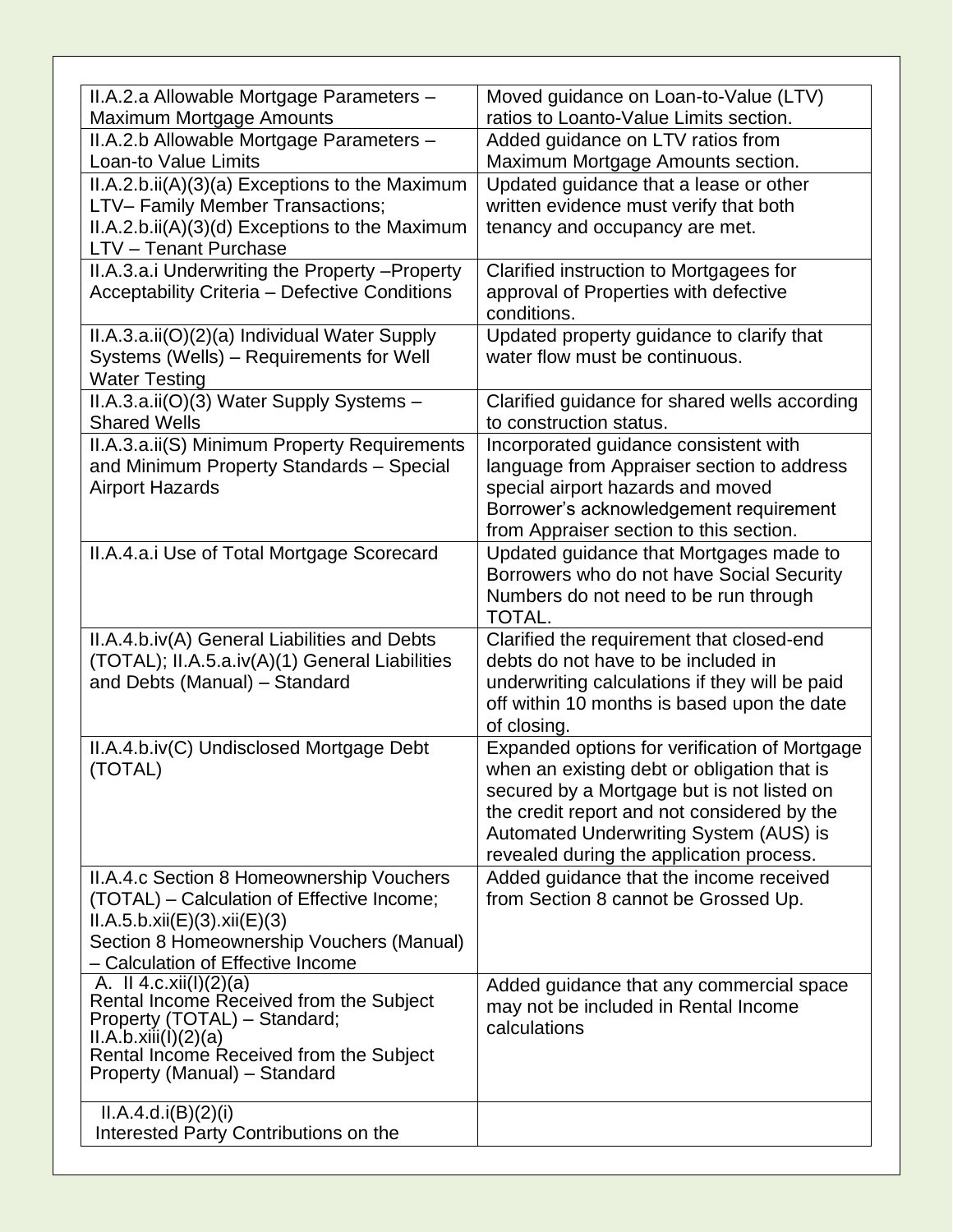| <b>Closing Disclosure;</b><br>ILA.4.d.iii(G)(1)<br>Interested Party Contributions (TOTAL) -<br>Definition;<br>ILA.5.c.i(B)(2)(i)<br>Interested Party Contributions on the<br><b>Closing Disclosure;</b><br>II.A.5.c.iii(G)(1)<br>Interested Party Contributions (Manual) -<br><b>Definition</b> | Updated the allowable costs and fees that<br>can be paid with Interested Party<br>contributions for consistency with terminology<br>throughout the Handbook.                                                      |
|-------------------------------------------------------------------------------------------------------------------------------------------------------------------------------------------------------------------------------------------------------------------------------------------------|-------------------------------------------------------------------------------------------------------------------------------------------------------------------------------------------------------------------|
| II.A.4.d.iii(R)(3)<br>Sweat Equity (TOTAL) - Required<br>Documentation;<br>ILA.5.c.iii(R)(3)<br>Sweat Equity (Manual) - Required<br>Documentation                                                                                                                                               | <b>Clarified Required Documentation is</b><br>applicable to all New Construction types.                                                                                                                           |
| ILA.5.c.i(B)(2)(j)<br><b>Real Estate Tax Credits</b>                                                                                                                                                                                                                                            | Added guidance to clarify when prepaid<br>items should be considered to align with<br><b>TOTAL</b> section.                                                                                                       |
| II.A.8.d.i(B)<br><b>Types of Refinances</b>                                                                                                                                                                                                                                                     | Removed subsection for Refinance of<br>Borrowers in Negative Equity Positions (also<br>known as Short Refinance) since the<br>program expired in 2016. Subsequent<br>sections were renumbered.                    |
| II.A.8.i.vii(A)(2)<br><b>Operating Oil or Gas Wells</b>                                                                                                                                                                                                                                         | Clarified terminology of New Construction<br>applicable to oil or gas wells.                                                                                                                                      |
| II.A.8.i.vii(A)(4)<br><b>Special Airport Hazards</b>                                                                                                                                                                                                                                            | Clarified terminology of New Construction<br>applicable to special airport hazards.                                                                                                                               |
| II.A.8.i.viii<br><b>Completion of Construction</b>                                                                                                                                                                                                                                              | Updated to provide correct form for<br>Mortgagee certification of property condition.                                                                                                                             |
| $\Pi.A.8.p.ii(E)(2)(a)$<br>Individual Owner Concentration - Definition;<br>ILA.8.p.iii(D)(6)(c)(i)<br>Individual Owner Concentration - Definition;<br>ILC.2.c.vi(B)(3)(a)<br>Individual Owner Concentration - Definition                                                                        | Clarified definition for Related Party.                                                                                                                                                                           |
| ILA.8.p.iii(D)(6)(a)(ii)<br>Financial Stability - Standard;<br>ILC.2.c.vi(B)(1)<br><b>All Projects</b>                                                                                                                                                                                          | Clarified calculation for minimum amount<br>required for a Capital expenditures reserve<br>account.                                                                                                               |
| ILA.8.p.iii(D)(7)(d)(ii)<br>Fidelity Insurance - Standard;<br>ILC.2.c.vii(C)(2)<br>Fidelity Insurance - Standard                                                                                                                                                                                | Updated insurance coverage requirements to<br>address states that limit coverage to less than<br>FHA requirements.                                                                                                |
| ILA.8.p.iv(B)<br>Site Condominium - Standard                                                                                                                                                                                                                                                    | Clarified language for Site Condominium<br>insurance and maintenance costs consistent<br>with clarification made to Section<br>$II.A.1.b.iv(B)(5)(b)$ Property Types $-$<br>Condominium Unit - Site Condominiums. |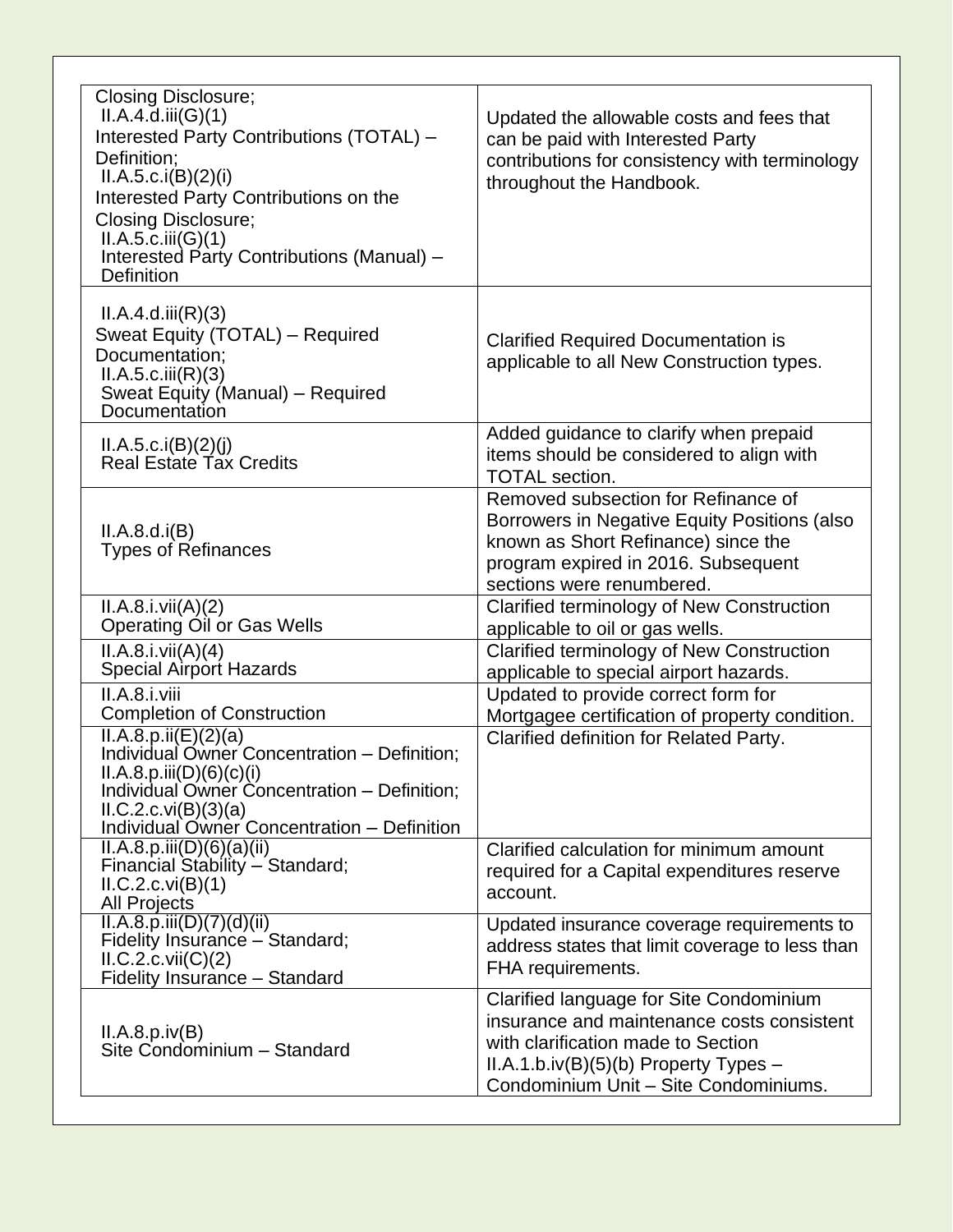| ILC.2.d.i<br><b>Construction Types - New Construction</b>                                                        | Added guidance for projects that have units<br>that have been sold but have been operating                                                                                                                                                                                                                                                                                         |
|------------------------------------------------------------------------------------------------------------------|------------------------------------------------------------------------------------------------------------------------------------------------------------------------------------------------------------------------------------------------------------------------------------------------------------------------------------------------------------------------------------|
| II.D.3.b.iii(B)<br>Determination of Defective Conditions -<br>Standard                                           | for one year or less.<br>Clarified that the Property must comply with<br>MPR or MPS.                                                                                                                                                                                                                                                                                               |
| ILD.3.c.iii(C)(3)<br><b>Special Airport Hazards</b>                                                              | Clarified guidance for special airport hazards<br>based upon construction status and moved<br>Borrower's acknowledgement requirement to<br>II.A.3.a.ii(S).                                                                                                                                                                                                                         |
| II.D.3.m<br><b>Crawl Space Observation Requirements</b>                                                          | Clarified deficient reporting requirements for<br>crawl spaces.                                                                                                                                                                                                                                                                                                                    |
| II.D.4.a<br>Photograph, Exhibits and Map<br>Requirements                                                         | Removed rentals from photograph exhibits<br>category. Updated guidance to clarify when<br>Appraisers should take photographs at an<br>angle to depict both the front and the side<br>during the required exterior viewing of the<br>comparable from the street.                                                                                                                    |
| II.D.5.c.ii (B)<br><b>Existing Construction for Manufactured</b><br>Housing - Standard                           | Removed skirting content, which is now<br>incorporated into Perimeter Enclosure<br>section                                                                                                                                                                                                                                                                                         |
| ILD.5.c.ii(C)<br><b>Existing Construction for Manufactured</b><br>Housing - Required Analysis and Reporting      | Removed reference to MPS as it does not<br>apply to Existing Construction                                                                                                                                                                                                                                                                                                          |
| II.D.5.e<br><b>Perimeter Enclosure</b>                                                                           | Added definition for perimeter enclosure and<br>updated skirting definition to include the<br>purpose of skirting. Revised the Standard<br>section to include that skirting must be<br>permanently affixed to both the Manufactured<br>Home and the foundation or perimeter<br>enclosure. Revised Required Analysis and<br>Reporting section to match updated Standard<br>section. |
| II.D.6.b<br>Condominium Projects - Required Analysis<br>and Reporting                                            | Removed requirement for the Appraiser to<br>verify if a Condominium Project is on the list<br>of FHA-approved Condominiums and<br>updated requirement to clarify which form<br>Appraisers must use to report an appraisal.                                                                                                                                                         |
| ILD.12.e.iii(F)(2)<br>Insurable With Repair Escrow;<br>ILD.12.e.iii(F)(3)<br>Uninsurable                         | Updated repair escrow limit to \$10,000, to be<br>consistent with Final Rule "Disposition of<br><b>HUD-Acquired Single-Family Properties;</b><br><b>Updating HUD's Single-Family Property</b><br>Disposition Regulations," published August<br>11, 2016.                                                                                                                           |
| II.D.12.e.iv<br>Appraisals for HUD Real Estate Owned<br>Properties Purchased with a New FHA-<br>insured Mortgage | Clarified that the appraisal must be prepared<br>in accordance with the requirements of HUD<br>Appraisal protocols.                                                                                                                                                                                                                                                                |